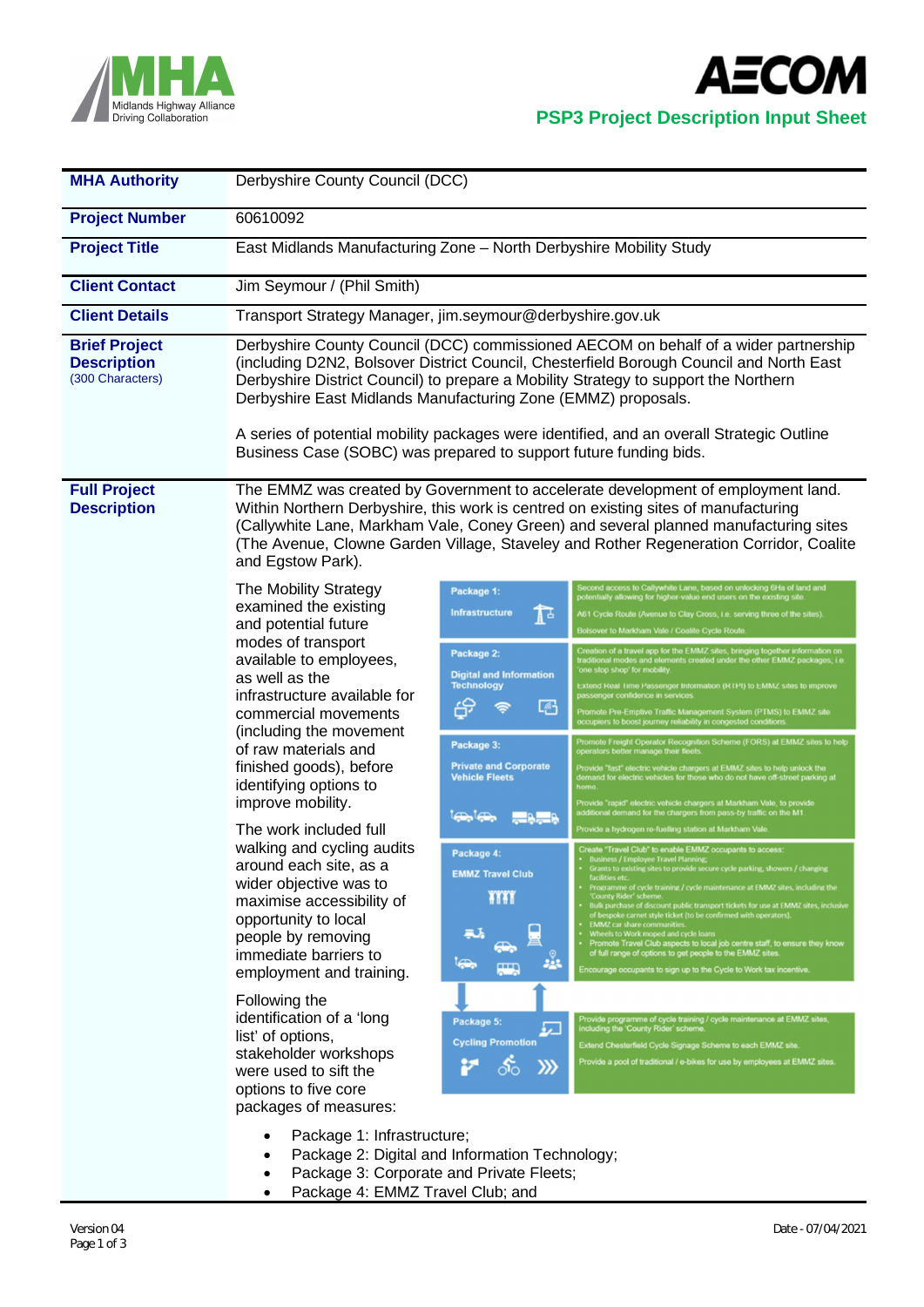

 **PSP3 Project Description Input Sheet**

|                                                        | Package 5: Cycling.<br>$\bullet$                                                                                                                                                                                                                                                                                                                                                                                                   |  |  |  |  |  |
|--------------------------------------------------------|------------------------------------------------------------------------------------------------------------------------------------------------------------------------------------------------------------------------------------------------------------------------------------------------------------------------------------------------------------------------------------------------------------------------------------|--|--|--|--|--|
|                                                        | The Mobility Strategy contained both an implementation plan and a monitoring framework.                                                                                                                                                                                                                                                                                                                                            |  |  |  |  |  |
|                                                        | A Strategic Outline Business Case (SOBC) has also been prepared to support the Mobility<br>Strategy.                                                                                                                                                                                                                                                                                                                               |  |  |  |  |  |
| <b>Innovation</b>                                      | The project considered and included recommendations on a range of new mobility<br>solutions, including: EV charging, hydrogen fuelling, micro-mobility, transport data apps<br>and e-bikes.                                                                                                                                                                                                                                        |  |  |  |  |  |
|                                                        | Can this be applied to other MHA projects? $\boxtimes$                                                                                                                                                                                                                                                                                                                                                                             |  |  |  |  |  |
| <b>Lean Delivery /</b>                                 | <b>Efficiency Savings: £n/a</b>                                                                                                                                                                                                                                                                                                                                                                                                    |  |  |  |  |  |
| <b>Efficiency Savings</b>                              | Can this be applied to other MHA projects? $\Box$                                                                                                                                                                                                                                                                                                                                                                                  |  |  |  |  |  |
| <b>Sustainability</b>                                  | The work included full walking and cycling audits in and around each of the EMMZ sites<br>with proposals centred around sustainable transport options.                                                                                                                                                                                                                                                                             |  |  |  |  |  |
| <b>Awards / Customer</b>                               | $\boxtimes$ MHAPSP 3 360 degree Performance Feedback?                                                                                                                                                                                                                                                                                                                                                                              |  |  |  |  |  |
| <b>Satisfaction</b>                                    | Overall score: 10/10.                                                                                                                                                                                                                                                                                                                                                                                                              |  |  |  |  |  |
|                                                        | Strengths:                                                                                                                                                                                                                                                                                                                                                                                                                         |  |  |  |  |  |
|                                                        | AECOM have been professional, thorough, and caring throughout this project. Daniel<br>Godfrey offered an excellent pro-active approach which achieved milestone and<br>completion of targets on time and with enthusiasm. This was particularly re-assuring for<br>the County Council and gave ongoing confidence that the EMMZ Mobility Strategy would<br>be successful. Leading meetings and co-ordinating partners - excellent. |  |  |  |  |  |
|                                                        | Weaknesses:                                                                                                                                                                                                                                                                                                                                                                                                                        |  |  |  |  |  |
|                                                        | None to note.                                                                                                                                                                                                                                                                                                                                                                                                                      |  |  |  |  |  |
|                                                        |                                                                                                                                                                                                                                                                                                                                                                                                                                    |  |  |  |  |  |
| <b>Address of Site</b>                                 | <b>EMMZ Sites, North Derbyshire</b><br>Multiple Site Project: $\boxtimes$                                                                                                                                                                                                                                                                                                                                                          |  |  |  |  |  |
|                                                        |                                                                                                                                                                                                                                                                                                                                                                                                                                    |  |  |  |  |  |
| <b>Project Capital</b><br><b>Value (if applicable)</b> | Estimated: n/a<br>At Completion: n/a                                                                                                                                                                                                                                                                                                                                                                                               |  |  |  |  |  |
|                                                        |                                                                                                                                                                                                                                                                                                                                                                                                                                    |  |  |  |  |  |
| <b>Fee Value</b>                                       | Estimated: £74,953<br>At Completion: £74,953                                                                                                                                                                                                                                                                                                                                                                                       |  |  |  |  |  |
|                                                        | See above.                                                                                                                                                                                                                                                                                                                                                                                                                         |  |  |  |  |  |

| <b>MHA PSP3 Delivery</b><br>Team                                  | <b>Project Manager:</b>                        | Daniel Godfrey          |
|-------------------------------------------------------------------|------------------------------------------------|-------------------------|
|                                                                   | <b>Delivery Manager:</b>                       | <b>Stuart Dungworth</b> |
|                                                                   | <b>Framework</b><br>Manager:                   | Jason Clarke            |
| <b>Project Manager</b><br><b>Contact Details</b>                  | Daniel Godfrey<br>daniel.godfrey@aecom.com     |                         |
| <b>Other Useful</b><br><b>Information</b>                         |                                                |                         |
| <b>Image References</b><br>(Images to be provided)<br>separately) | Description & file name of any images provided |                         |